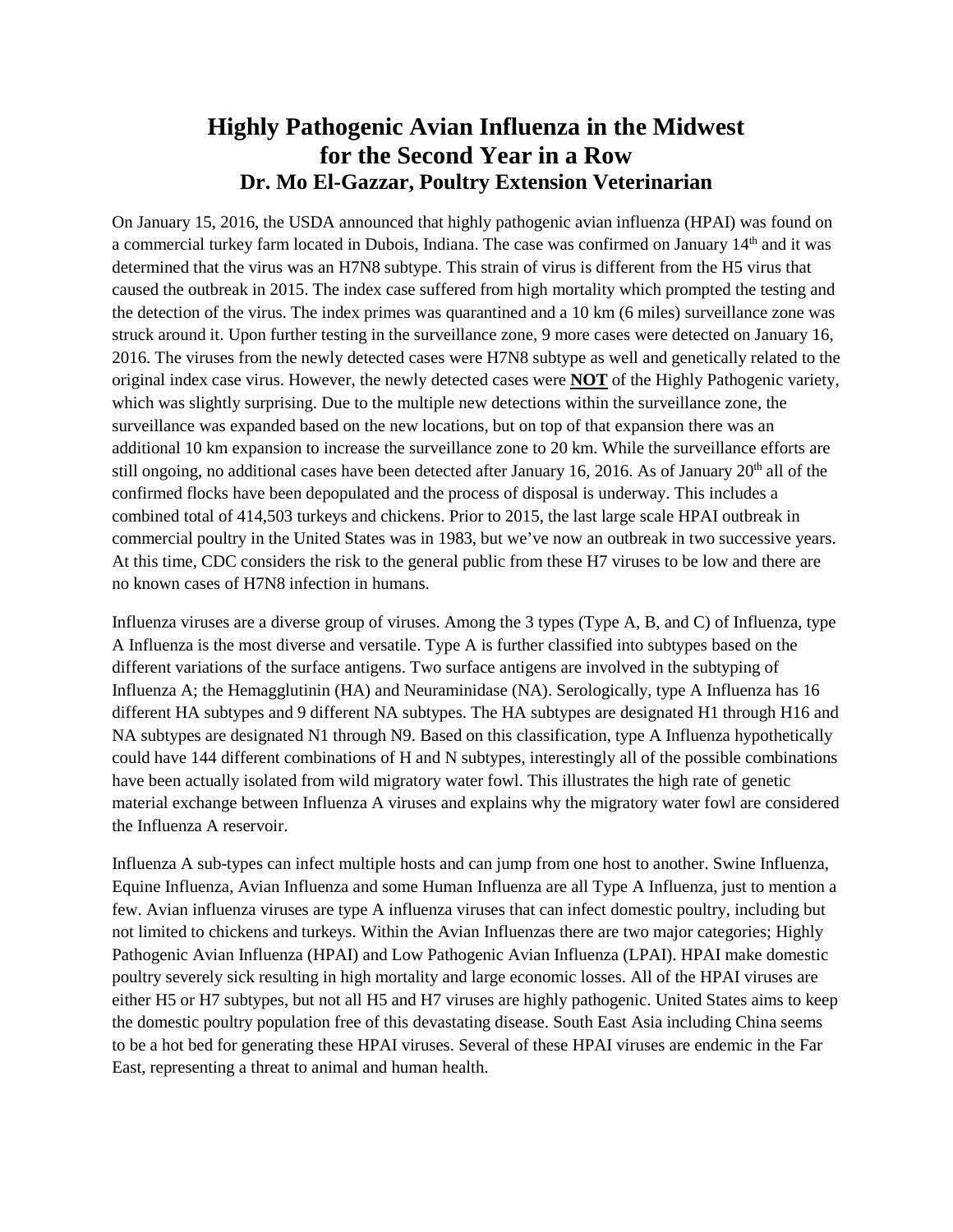In early 2014, one of these viruses (H5N8 HPAI) was first reported in South Korea. This virus circulated in South East Asia for most of 2014, and by late summer to early fall, this virus was detected in Western Europe. In November 2014, this Eurasian H5 virus was detected for the first time in North America in British Colombia, Canada. Wild Migratory birds are hypothesized to be the culprit in transmitting the virus to North America; however, we don't have any evidence to support this hypothesis. Once the virus entered North America, it very quickly mixed with local North American viruses to produce a HPAI virus with genetics mixed between the North American and Eurasian lineages. We can identify the lineages of the viruses by sequencing the nucleic acid of the virus. This mixed lineage virus was dubbed the American/Eurasian H5 HPAI (AM/EA H5 HPAI). In early March, multiple detections of the virus, almost simultaneously, in 4 Midwestern States (MN, KS, MO, and AR) were reported. Once the virus was in poultry-dense areas of Minnesota, farm to farm transmission played the major role in spread. Multiple other Midwestern states were heavily affected including ND, SD, WI, and IA. Iowa in particular was severely affected loosing in excess of 30 million birds representing approximately one-half of its table egg layer population, creating a shortage in egg supply and soaring egg prices. By the time the outbreak had ended, more than 48 million birds were affected in 21 states; fortunately, Ohio was not one of the affected states. The estimated direct economic losses exceed one billion dollars, not counting indirect costs.

## **Lessons Learned from the 2015 Outbreak**

As mentioned, the US aims to keep the domestic poultry population free from this devastating disease to avoid the international trade implications. For that reason, the strategy for the US is to eradicate the virus by quickly identifying the infected premises, depopulate infected flocks, properly dispose of carcasses and manure, clean and disinfect the premises, and to impose a 21-day period of down time with confirmed negative testing before repopulating the premise again. Among the important lessons learned during the 2015 outbreak was to realize the importance of speedy detection, depopulation, and disposal steps to control the further spread of the disease. All poultry producing states along with USDA and other organizations have been preparing for any potential future outbreaks, taking to heart all the lessons learned from the 2015 outbreak. OSU Extension is one of multiple organizations including the Ohio Department of Agriculture (ODA), USDA APHIS Veterinary Services, and Ohio Poultry Association (OPA), working closely together to help prepare for any future HPAI outbreaks in Ohio. Each of these organizations has a role to play in the event of an outbreak, so they we are working closely to coordinate and communicate expected roles in the control and potential eradication of the disease.

## **Better Preparations, Better Response**

As the poultry industry, USDA, state departments of agriculture, and Universities across the country place a lot of effort into preparations for any new influenza outbreaks; the response to this new H7N8 HPAI appear to be better compared to last year's. It is true that this virus is different from the virus that caused the outbreak last year, but also the speed, thoroughness, and detailed actions that were taken in the response appear better. As mentioned, by January 20, 2016 all of the confirmed flocks have been depopulated and the process of disposal is underway. This includes a total of more than 414,000 turkeys and chickens. By sequencing the nucleic acid of the H7N8 virus, National Veterinary Services Laboratory in (NVSL) Ames, Iowa found the virus to be of North American Lineage. This is different from the Virus from last year that had mixed American and Eurasian lineages. The H7N8 combination is not a very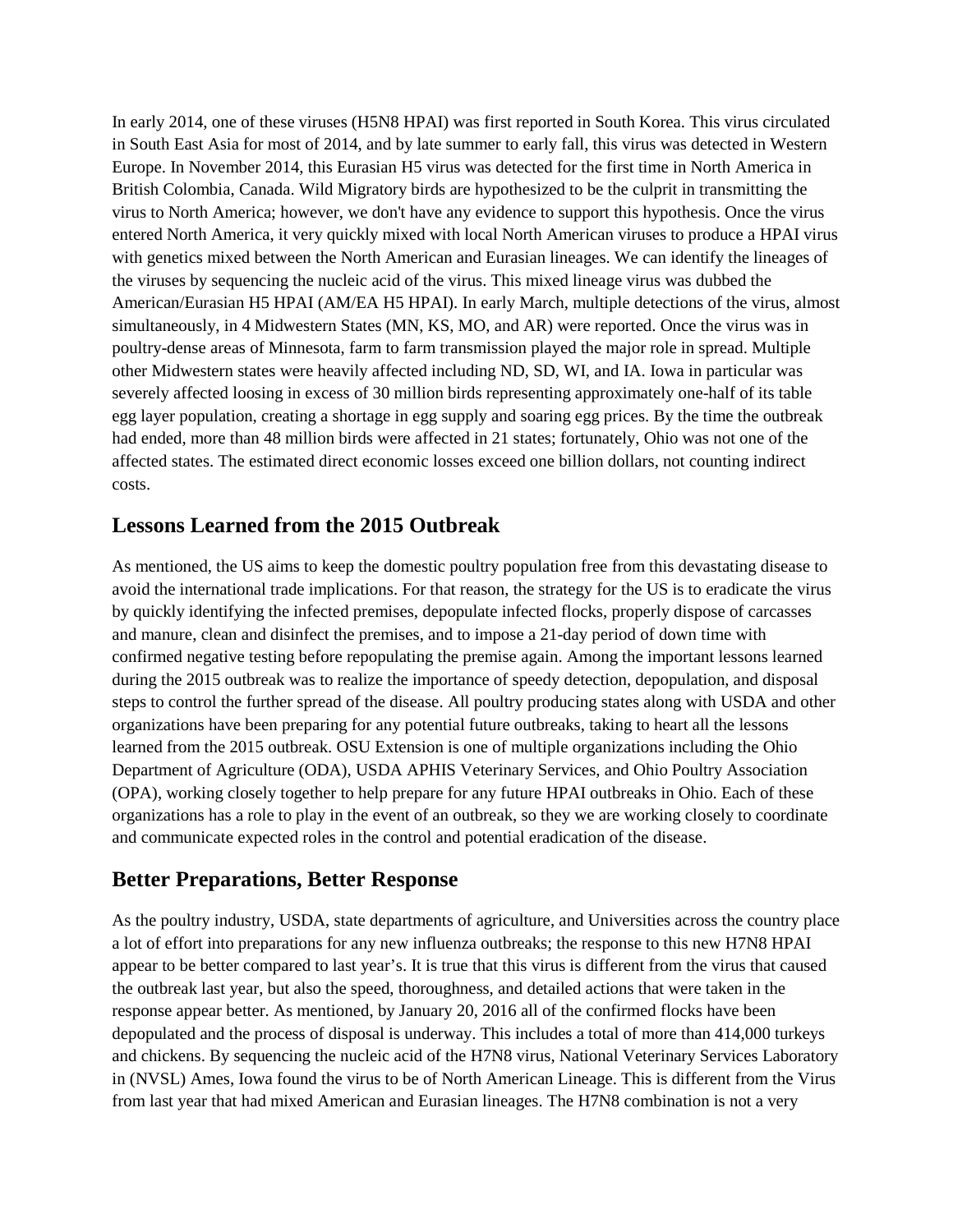common combination in wild birds; however, it was recently detected in wild birds in two locations in North America. Finding both the highly pathogenic and low pathogenic versions of this particular virus in domestic poultry population at such proximity suggests that change from low pathogenicity to high pathogenicity may have happened in the domestic poultry population. This could also means that the virus was detected soon after its transformation. This early detection could potentially help the efforts to stop this outbreak and eradicate the virus from the poultry population.

## **Biosecurity**

At this time, all poultry producers, regardless if commercial operation or noncommercial flock, should increase their level of biosecurity and vigilance. While surveillance, quick diagnosis, and quick response are essential tools to detect the virus and limit the infection and eventually control the outbreak, it's the BIOSECURITY efforts that will prevent the infection from reaching your flock, whether it is commercial or noncommercial. Biosecurity is the sound sanitary practices that are used to stop the infectious agent from reaching the host. Before understanding biosecurity and the logic behind it, one must understand the dynamics of disease transmission. Infectious diseases in bird populations can be transmitted primarily by two ways:

1. Direct transmission, which means the infectious agents are transmitted through direct physical contact between infected individuals and uninfected susceptible individuals.

2. Indirect transmission, which means the infectious agents are transmitted through indirect transportation vehicles to reach the susceptible individuals. In case of diseases that affect birds including avian influenza, the indirect transportation vehicles include:

- Humans
- Domestic animals including pets
- Wild animals including varmints and rodents
- Physical objects including equipment (fomites)
- Feed
- Water
- Environments including shared pastures and water ponds.

Accordingly, biosecurity practices are divided into:

- 1. Practices that aim to prevent direct transmission.
	- Avoid contact between your flock and other birds, wild, domestic or otherwise.
	- Prevent your birds from mixing with other poultry or wild birds. Mixing of birds often happens around open water bodies and in open pasture.
	- Whenever possible prevent mixing between species within the same flock, and between multiple ages within the same species.
	- Try to acquire birds from National Poultry Improvement Plan (NPIP) disease free sources.
	- If you bring new birds to your flock, quarantine the new birds for a week before mixing with the rest of the flock.
	- If you show birds, attend fairs or perform any activity where birds from different places come together in one place, quarantine the birds for a week before mixing back with the rest of the flock.